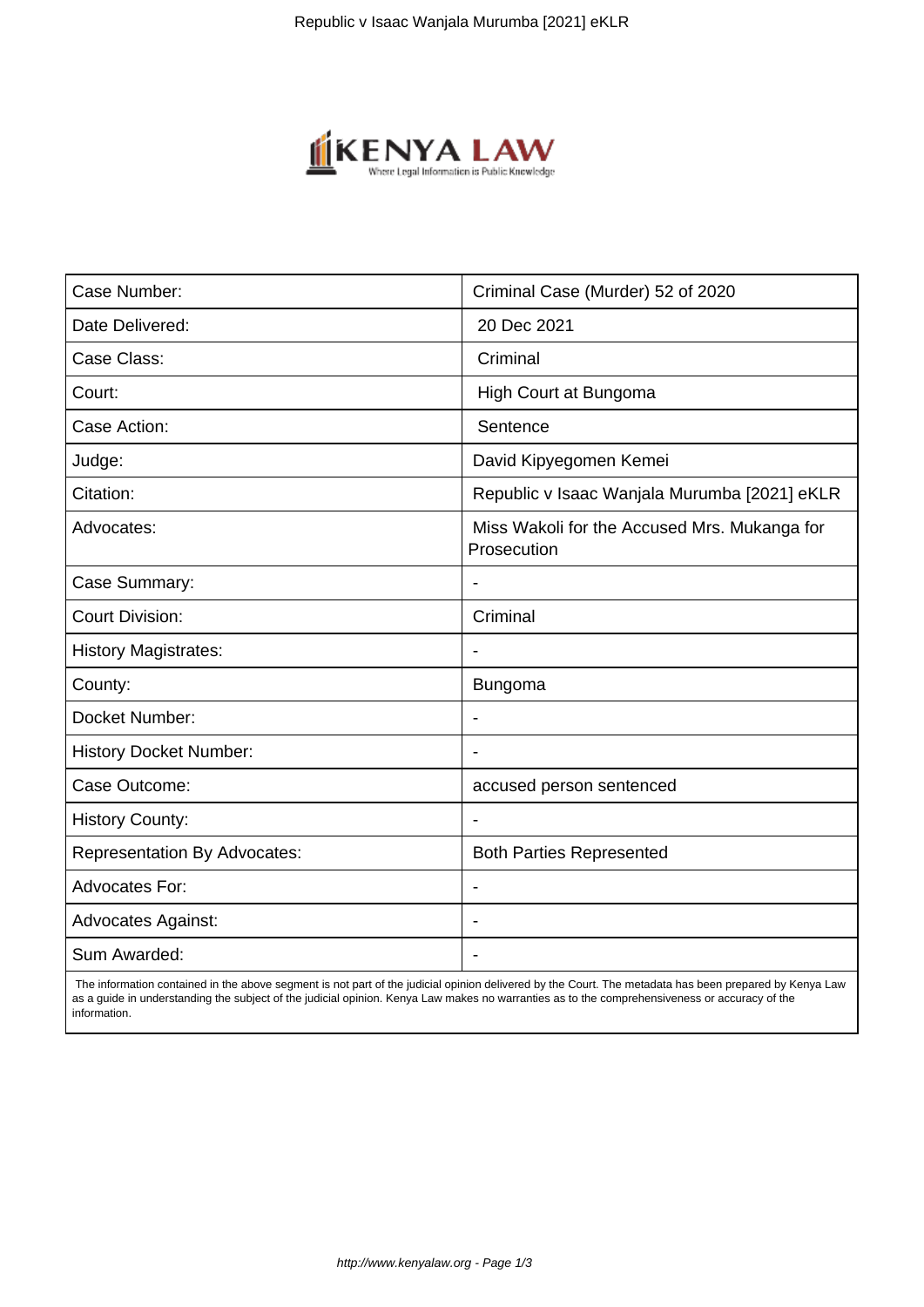#### **REPUBLIC OF KENYA**

## **IN THE HIGH COURT OF KENYA**

## **AT BUNGOMA**

#### **CRIMINAL CASE (MURDER) NO. 52 OF 2020**

**REPUBLIC......................................................................................................PROSECUTION**

## **VERSUS**

#### **ISAAC WANJALA MURUMBA.............................................................ACCUSED**

#### **RULING ON SENTENCE**

1. **ISAAC WANJALA MURUMBA** had been charged with an offence of murder contrary to section 203 and 204 of the Penal Code, but the charge was eventually reduced to manslaughter following a plea bargain agreement. The court entered a guilty of guilty to the said charge of manslaughter on the accuser's own plea of guilty to said charge after the court accepted the plea agreement pursuant to section 137H of the Criminal Procedure Code. This was after the court was satisfied of the factual basis of the plea agreement and that the accused was competent, of sound mind, and had acted voluntarily in accordance with section 137G of the Criminal Procedure Code at the time of the agreement.

2. In terms of section 202 as read with section 205 of the Penal Code the accused, upon being convicted, is subject to serve life imprisonment.

3. Ms. Mukangu represents the prosecution, while Ms. Wakoli represents the accused. Ms. Mukangu argued in her sentencing submissions that the state is opposed to a non-custodial sentence and requested a lenient custodial sentence. Ms. Wakoli contended that the accused is a first-time offender who is remorseful. She further asserted that the accused had had anger management counseling while in prison and that he is a respectable member of society. Counsel further sought for a non-custodial sentence on the grounds that the accused has just lost his child. It was counsel's submission that the accused is remorseful and apologetic for the unfortunate turn of events.

4. On record is a pre-sentence report dated 15<sup>th</sup> December, 2021 that indicates that the convict arrived home to find the deceased not at home and on asking his spouse on the deceased's whereabouts, the spouse claimed that she had no idea. It was then that the accused went on a search in the neighborhood and found her at the home of one Everline Wafula and it was in the process of forcefully taking the deceased home that a door frame hit her head and neck which resulted in her untimely death. It also indicated that the family and the community had a positive attitude towards him and indicated willingness to assist him resettle. It was reported that the convict had no criminal record.

5. Under section 205 of the Penal Code, manslaughter is punishable by a maximum sentence of life in prison. This is, however, the maximum penalty that is normally reserved for the most serious of such situations. This does not, in my opinion, fall into the category of the most heinous examples of manslaughter. The state has stated that the accused is a first-time offender. As a result, I've ruled out life imprisonment.

6. Case law would be the starting point in determining a custodial sentence for manslaughter offenses because the Judiciary Sentencing Policy Guidelines are silent on the path to take in manslaughter instances. In V M K v Republic [2015] eKLR ten years in jail was given for manslaughter. When a dangerous weapon was used in the commission of the crime, courts are more likely to sentence the offender to life in prison. There is no proof that the accused utilized such a weapon in this case. I have noted that the convict pleaded guilty and where a judge takes a plea of guilty into account, it is important that the convict says he or she has done so as noted in the case of R v. Fearon [1996] 2 Cr. App. In this case therefore I have taken into account the fact that the convict readily pleaded guilty, as one of the factors mitigating his sentence. Further, the English practice of a reduction of one third has been held to be an appropriate discount as held in the case of **R v. Buffrey (1993) 14 Cr App R (S) 511** where the Court of Appeal in England indicated that while there was no absolute rule as to what the discount should be, as general guidance the court believed